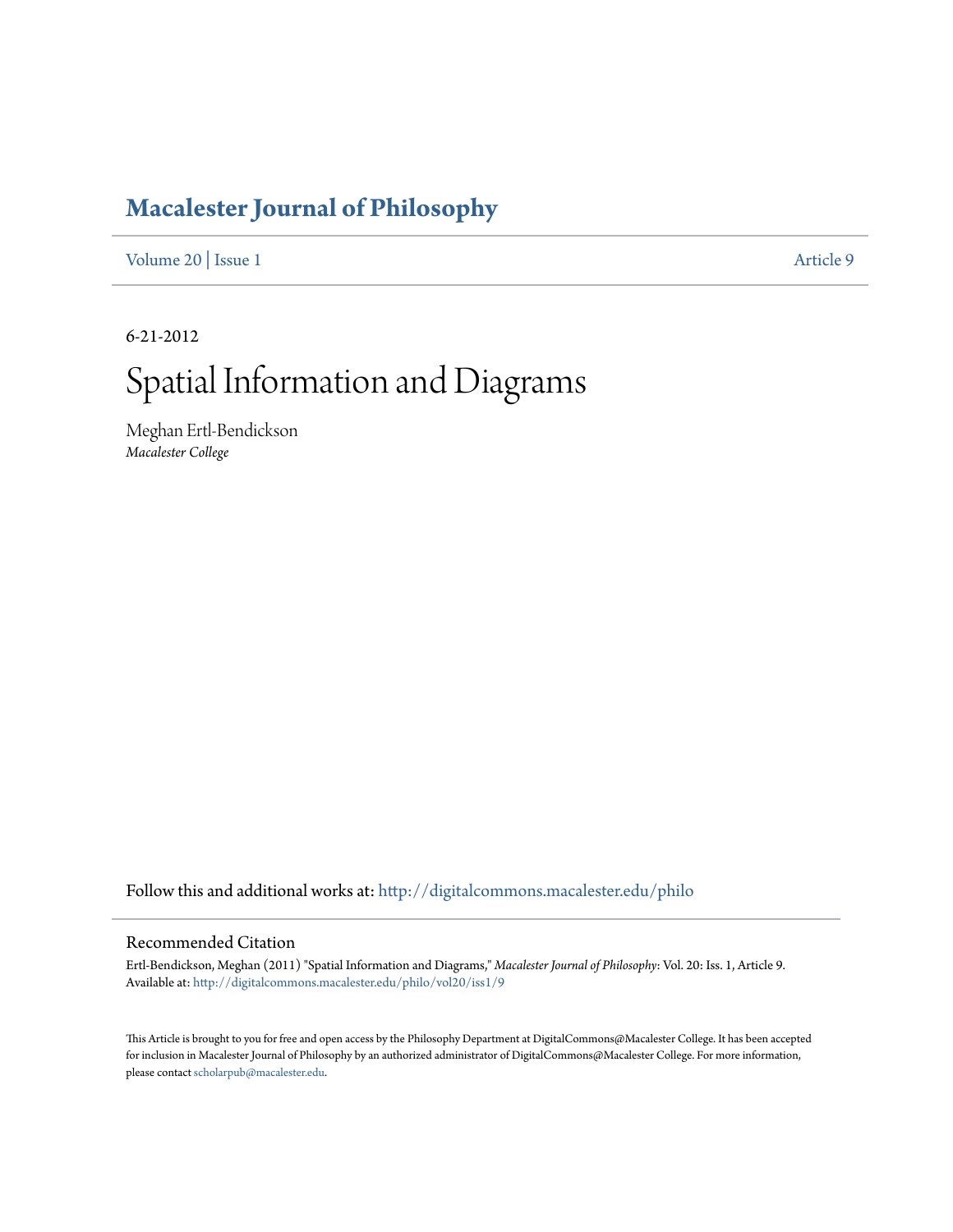# **SPATIAL INFORMATION AND DIAGRAMS**

### *Meghan Ertl-Bendickson*

*[This paper received the* 2011 Jakob Laub Prize *in Philosophy.]*

#### **Introduction**

In recent times, it has become undesirable to use diagrams in logical proofs. Logical proofs, even in geometry, are ideally purely formal representations. Recent experiments by David Kirshner and David Landy, however, have shown that the way in which we physically arrange symbols on a page when we write a formula affects whether or not we compute it correctly. Specifically, we normally place multiplied (or divided) terms closer together than added (or subtracted) terms – following the order of operations. The operations which are supposed to be performed first are placed physically closer together than those which are done later (I shall refer to this as the "Rule of Spacing"). When formula are written inconsistent with this rule, people make more computational errors. Landy claims that this implies, through his "longer is larger" hypothesis and his "syntax" hypothesis, that there are diagrammatic elements to our formal representations. I argue that even if these spatial relations are diagrammatic, it is not a problem for logic the way using a conventional diagram would be. However, while I agree that these results are very important and need to be discussed, I argue that these spatial relationships are not actually diagrammatic.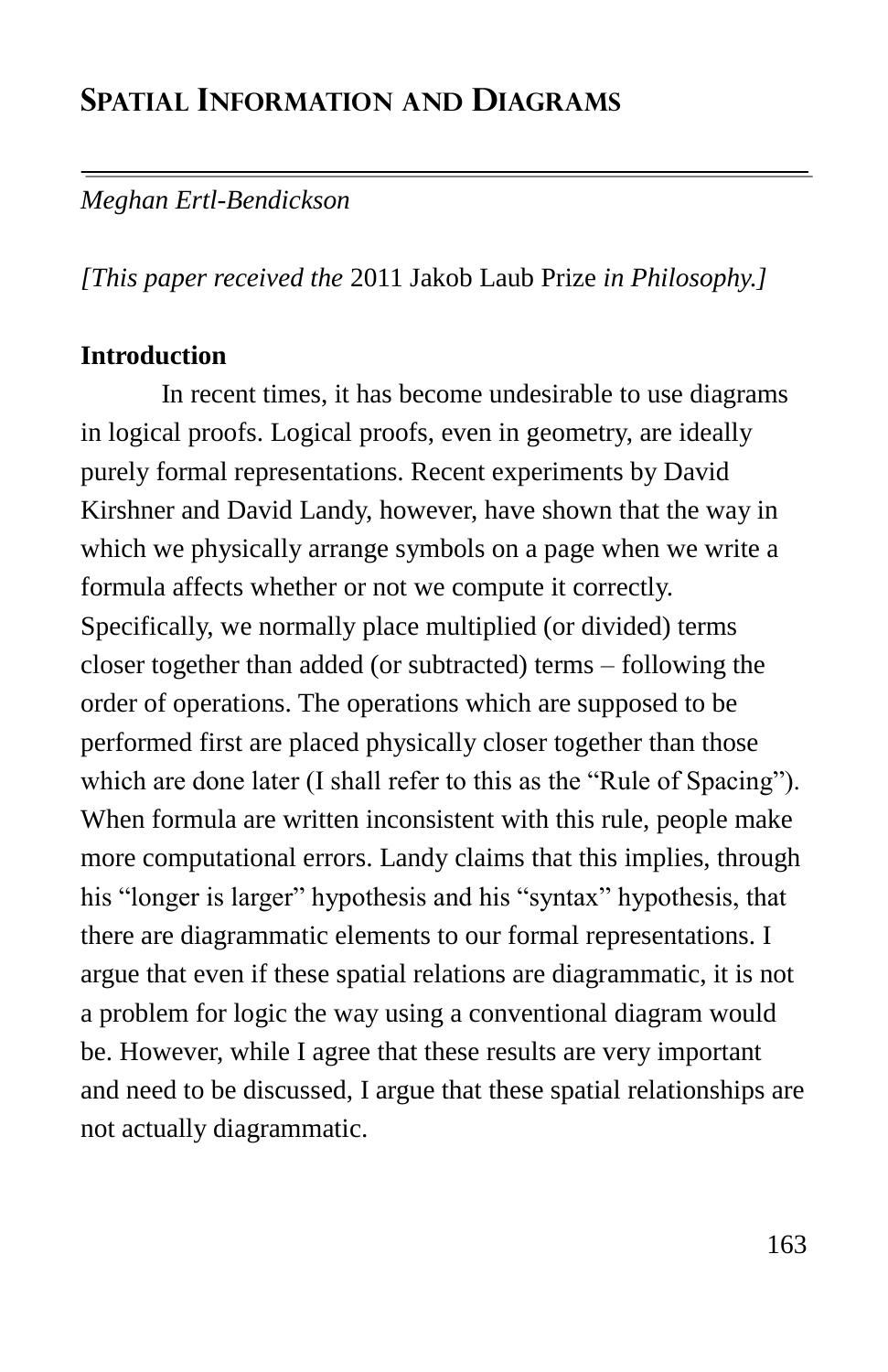#### **Why Diagrams are Problematic for Logic and Math**

Before we can examine Kirshner and Landy's results, we need to understand some background information about diagrams and why, exactly, it is no longer considered acceptable to use them in logical proofs. Diagrams were originally developed, in the times of Ancient Greece, for use in cartography and to find ways to accurately measure spaces and distances. This means that the first diagrams were meant to describe contingent, extensional properties of the real world. "Geometry as a discipline originated in the need to solve problems concerned with distances and areas in surveying and cartography. Its subject matter was therefore the physical features of the world, and the logical relationship its conclusions bore to these features was therefore contingent, akin to that of any physical theory." <sup>1</sup> They were used to deal with specific instances in space and time, for instance mapping a real landscape in a particular area. Geometry developed out of these issues.

However, it has since become something quite different. A critical change came when Descartes presented to us a way to describe geometric diagrams algebraically, allowing us to convert diagrams into formal representations.<sup>2</sup> This was beneficial to the study of geometry in a number of ways. It allowed geometry to directly profit from advances made in the rest of mathematics, so that if a new discovery were made elsewhere it could be applied to geometry, as well. It also solved the issue, which had been recognized for many, many years, that relying too completely on a diagram can cause error solely because the actual diagrams we

<sup>&</sup>lt;sup>1</sup> Greaves, Mark. 2002. *The philosophical status of diagrams*. (Stanford, Calif: CSLI Publications), 77

 $<sup>2</sup>$  Ibid., 78</sup>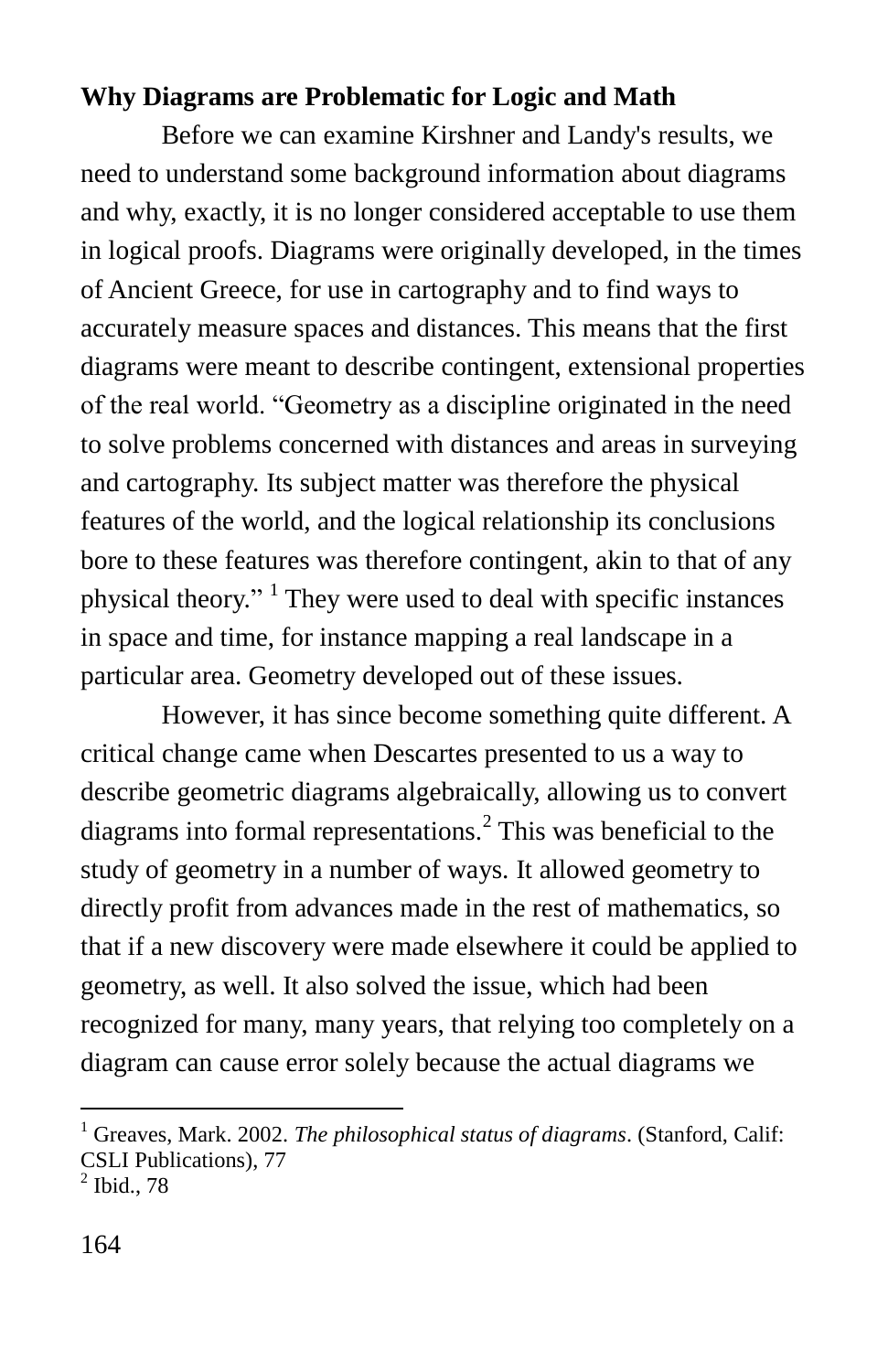draw are fallible. No drawing of a triangle is ever going to be a perfect triangle, so basing your calculations on a specific drawing of a triangle can cause mistakes. Working instead with the algebra allows us to talk about "perfect" geometric shapes, without having to worry about whether our diagrams are accurate. Finally, though, Descartes allowed us to begin to discuss things that are not visualizable or intuitable. Geometry was no longer restricted to the domain of things that humans are capable of visualizing. We can talk, now, of 5-dimensional objects, or shapes with more sides than we can picture, etc. This final point makes it clear that geometry had begun to move away from its original purpose – the study of the real world and extensional, contingent spaces.<sup>3</sup>

Another shift came with the discovery of Non-Euclidean geometry. "After this discovery, it was unclear whether the theorems of geometry could even be considered to be *true* of objects of the world, let alone descriptive of their necessary properties, because of the uncertainty about the world's actual geometry."<sup>4</sup> Now there were actual aspects of geometry that specifically did *not* relate to our experience of the world. In fact, we were now left a little uneasy about the exact nature of our world – what kind of geometry do we actually have? We had assumed that there was only this one type of geometry based on rules which govern the real world. But now we could see that there were others, which follow different rules, leaving us unsure as to which one we actually live in. And for those types of geometry that do not represent our world, no diagram could now be of use to us.

 $3$  Ibid., 78

<sup>4</sup> Ibid., 79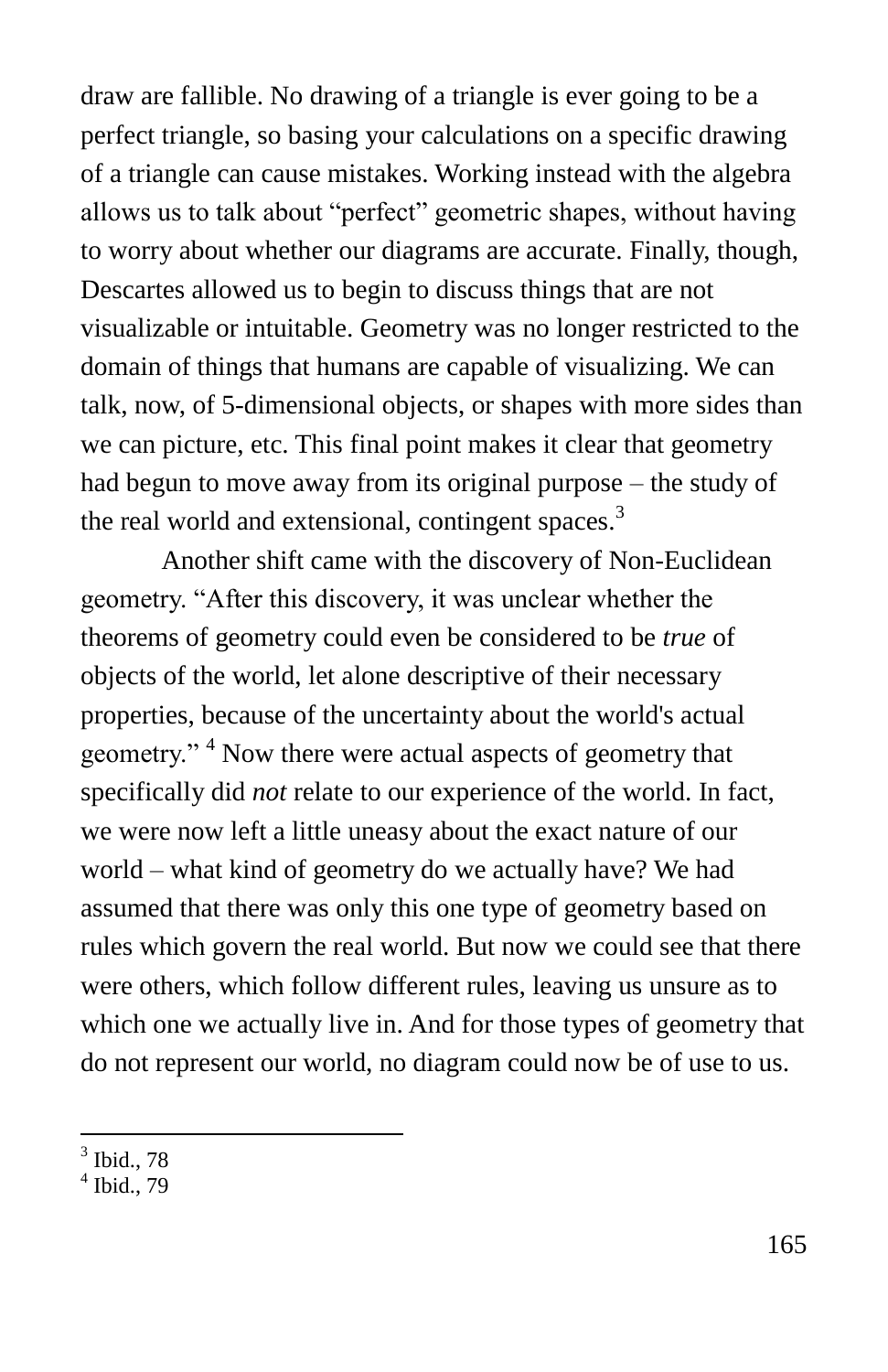Diagrams had at one point been essential to the study of geometry, but since then the development of geometry itself has tended in a direction in which diagrams can no longer be of substantive use.

Greaves discusses a number of the fundamental reasons diagrams cannot serve a real purpose in logical proofs. The first involves the "requirement of indeterminacy of interpretation."<sup>5</sup> Basically, diagrams inherently impose one interpretation on a problem, but there may be others. Using solely formal representations keeps us from becoming biased towards one particular interpretation. The second reason is slightly more subtle and more pertinent to our present discussion. Logicians, mathematicians, etc have wanted very much to keep psychological processes out of our rules of reasoning. "...the consensus among nineteenth-century mathematicians that proofs in any sort of mathematics be free of any dependency on facts unique to our particular psychology..."<sup>6</sup> Logic is meant to be objectively true, independent of particular human cognition. If the rules of logic are based on a particular human psychological process, then it functions only for human beings, not for the objective world. Further, if a rule of logic is based on a quirk of human cognition, we cannot be entirely sure it is true. We want to describe the world as it objectively is, not the world as we subjectively experience it.

The most fundamental problem for diagrams, however, has to do with a very basic assumption of logic. A logical proof is meant to be as broad as possible. A proof is not valid if it works only for one particular instance on one particular day, or if it

 5 Ibid., 80

<sup>6</sup> Ibid., 80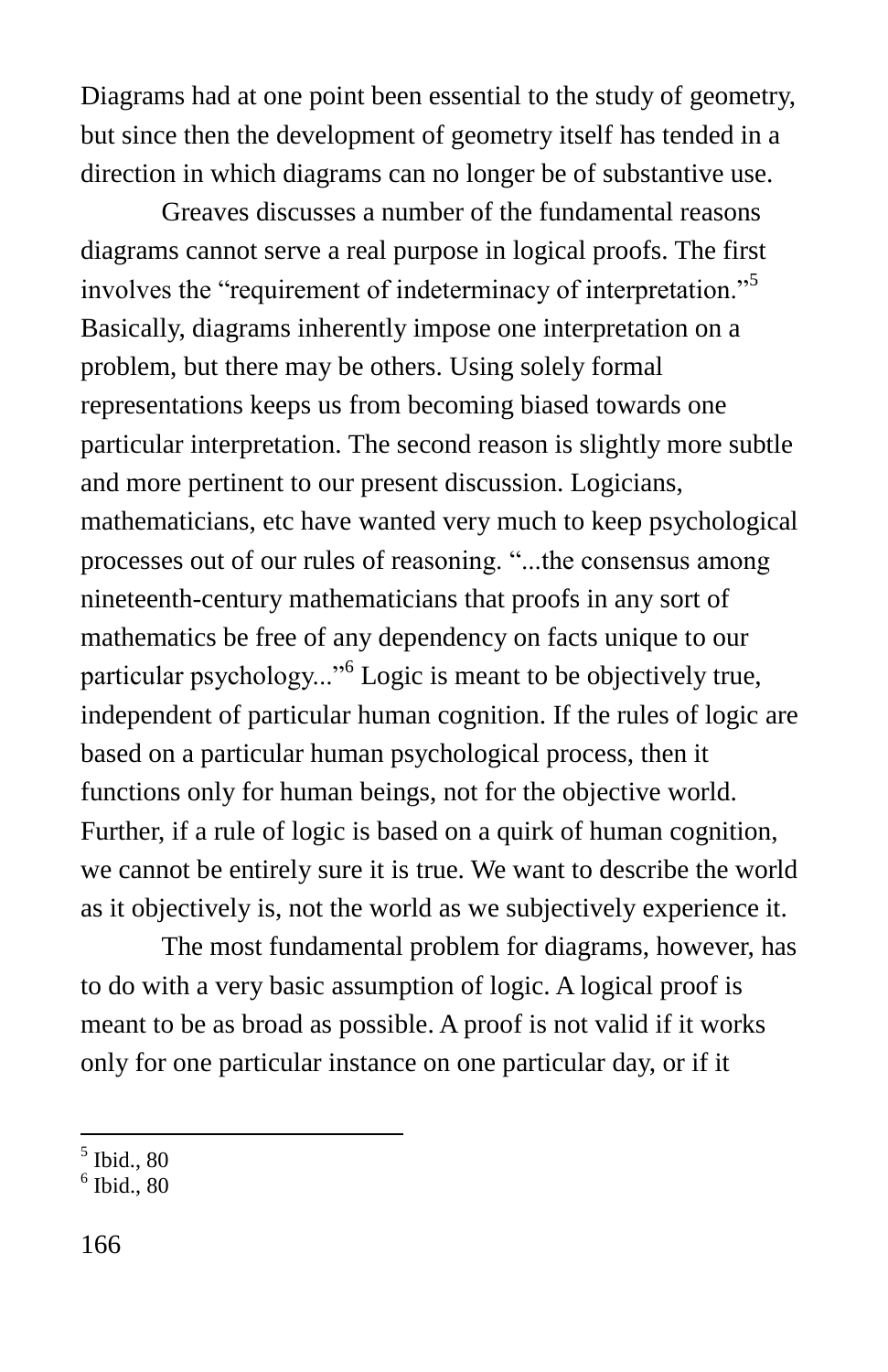functions only for one discipline but not others. "A single fundamental principle has been at the center of the way that logicians from Aristotle to Frege have structured their accounts – namely, that the scope of a legitimate logical theory should be as broad and general as possible...logic should not be artificially limited in its domain of applicability, and thus it should attempt to model whatever is common about reasoning broadly conceived, however small that common fraction may be."<sup>7</sup> We do not want one system of logic for biology, one for chemistry, and another for philosophy. Logic is meant to be a tool applied across all disciplines to make sure that all disciplines are consistent with the real world, not just with our own thoughts. Greaves calls this the *principle of maximal scope*. Diagrams, we have seen, were developed for a purpose in direct opposition to this. Diagrams were *meant* to describe specific, contingent instances, not broad axiomatic laws. This makes diagrams fundamentally at odds with the aim of logic.

## **Visual Elements in Formal Representations**

So, we can see now why it has seemed so important to remove all aspects of diagram from our formal representations. Diagrams are contingent, so any diagrammatic element of a formal representation is a potential weakness to the proof. It is a point at which we cannot be sure the proof is following the principle of maximal scope or that it is detached from our psychological processes. Kirshner and Landy's experiments, however, highlight the possibility of just such an element. When we write a formula

 7 Ibid., 194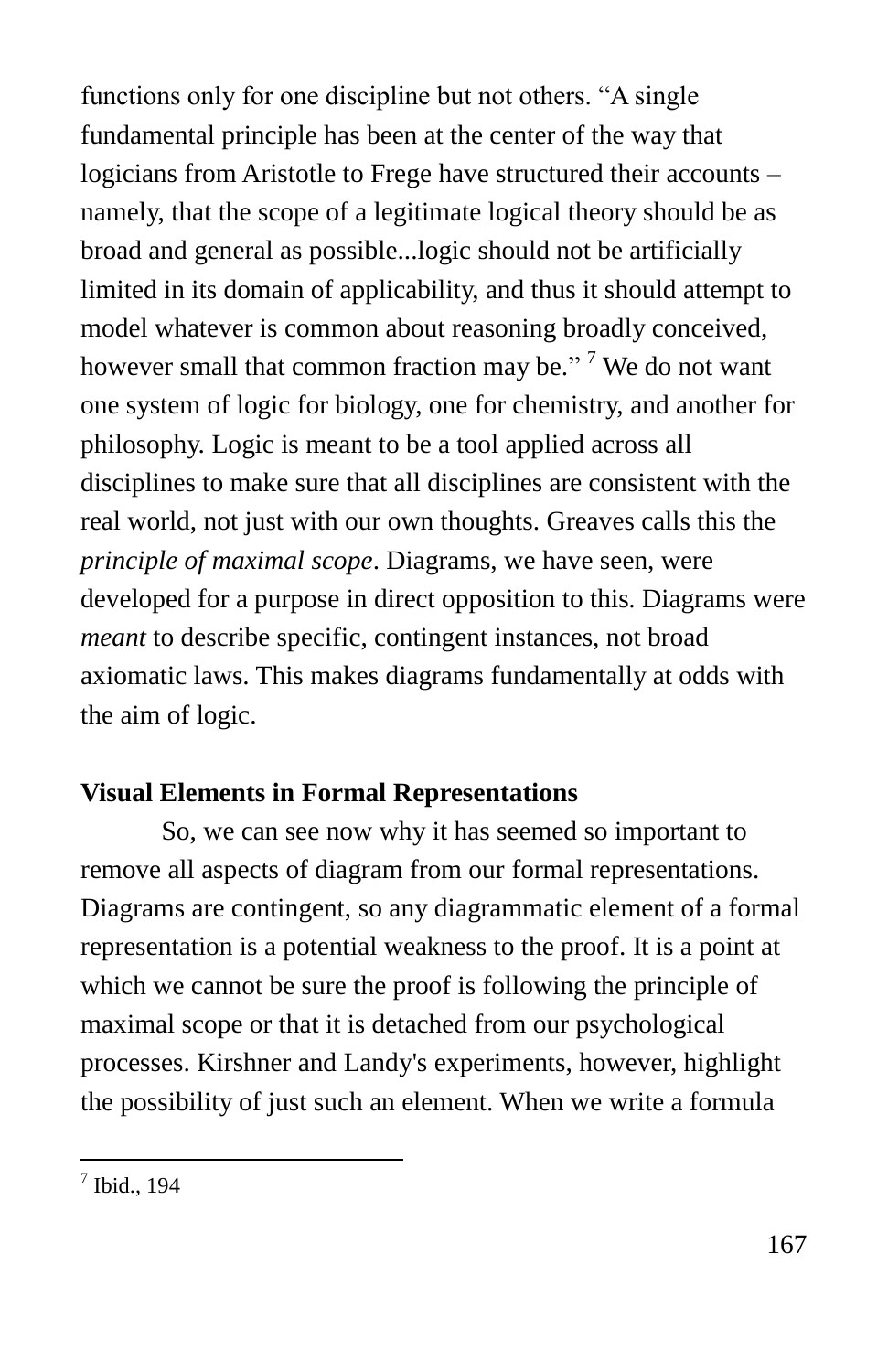on the page, certainly that is a visual object. We may call it 'writing' instead of 'drawing', but we must admit that both are visually processed and involve spatial relationships on the page. So we need to clearly distinguish what makes something a formal representation on a page, and what makes it a diagram.

Landy describes two distinctions that have been made. The first is the concept of the difference between intrinsic and extrinsic representations. Diagrams are *intrinsic* representations, because the truth I am trying to show with my diagram is intrinsic to the diagram itself. I can draw a diagram illustrating that line A is longer than line B by drawing one line longer than the other – the difference in lengths of the lines is inherent to the drawing. In a formula, however, all of the symbols involved are arbitrary. The truth I am trying to show is extrinsic to the symbols I make – when I say  $1+1=2$ , nothing about any of those squiggles on the page is inherently related to the numbers involved or the process of addition. The drawing of the lines, on the other hand, is *not* arbitrary.<sup>8</sup>

Another way of getting at this difference is to say that diagrams are direct representations, whereas formal representations are indirect. The formula  $1+1=2$  is indirect because I arrive at the truth of the statement only through knowledge of outside laws (what the symbol '1' means, what the rule of addition is, etc). But in the diagram of the lines, the truth directly shown to me through the symbols involved. I need no outside knowledge (besides knowing the definition of 'longer') to understand what is being

<sup>8</sup> Landy, David, and Robert L. Goldstone. 2007. "Formal notations are diagrams: Evidence from a production task". *Memory & Cognition.* 35 (8): 2033.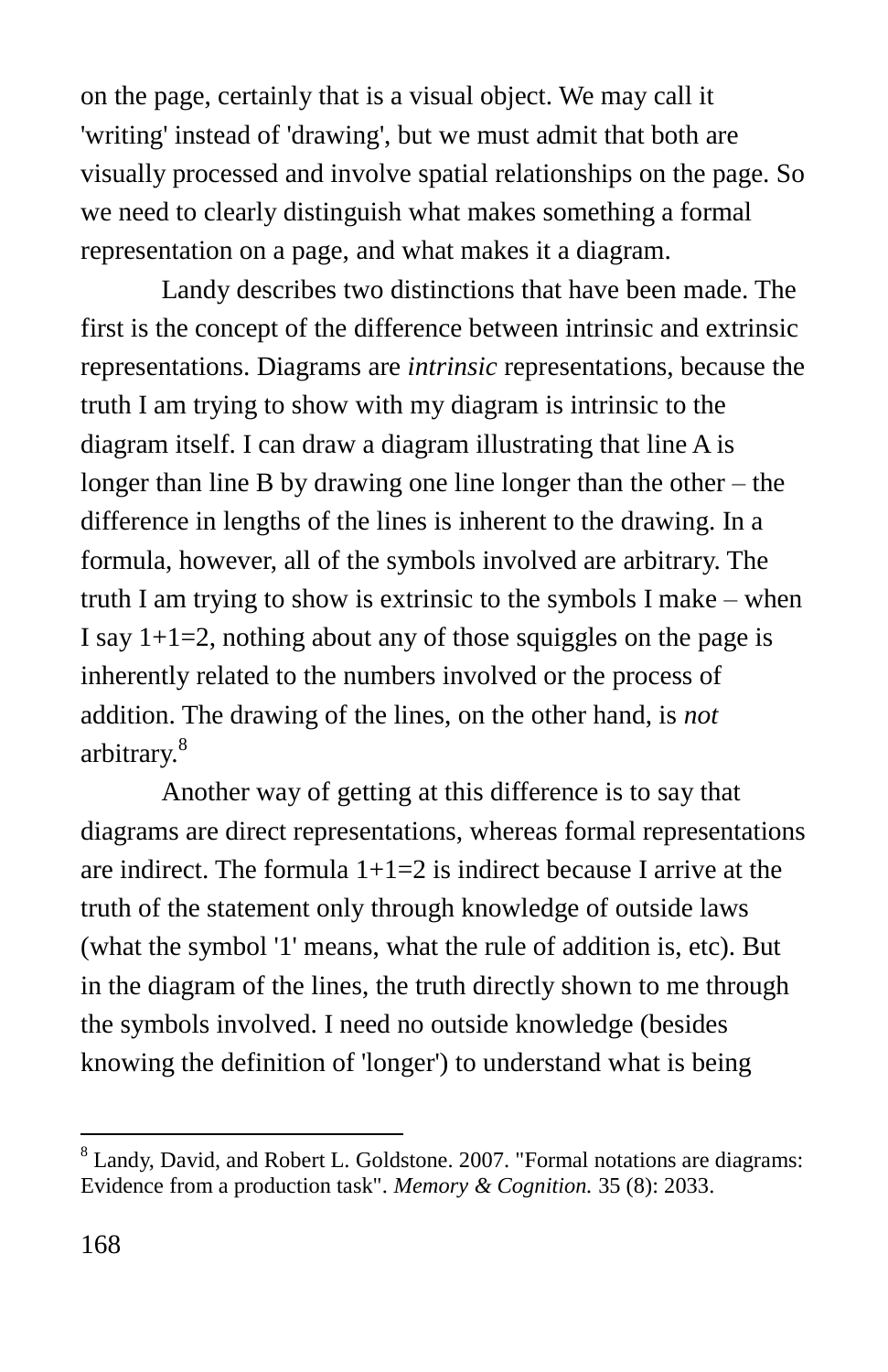stated.<sup>9</sup> What both of these theories are getting at is the idea of arbitrariness. Formal representations are arbitrary, diagrams are not. So in order to decide whether something is diagrammatic or formal using these definitions, we have to ask whether it is arbitrary, direct, and intrinsic.

Landy aims to show that there are diagrammatic elements to formal representations by showing how the spatial relationships between our arbitrary symbols on the page reflect the processes going on in our calculations and also how making those relationships differ from our norm causes us to make errors. "...the rule system that governs the interpretation of formal systems carry functional spatial information – in other words, they are diagrammatic." <sup>10</sup> Before Landy published his papers, Kirshner<sup>11</sup> published a paper examining the curious fact that when people write out formulas, they place operands closer together or farther apart in reflection of the order of operations. So,  $1+2x3=7$  tends to be written  $1 + 2x3 = 7$ , with the multiplied terms placed spatially closer together on the page than the added terms. He wished to see if this spatial grouping affected the way we compute, or in other words, if these spatial relationships inform the steps we take to solve an equation.<sup>12</sup>

To do this, Kirshner made a system called a Nonce Notation, which is a system of arithmetic completely divorced from any of the symbols we currently use. This Nonce Notation

<sup>9</sup> Ibid., 2033

<sup>10</sup> Ibid., 2038

<sup>11</sup> Kirshner, David. 1989. "The Visual Syntax of Algebra". *Journal for Research in Mathematics Education.* 20 (3): 274-287.

<sup>12</sup> Ibid., 287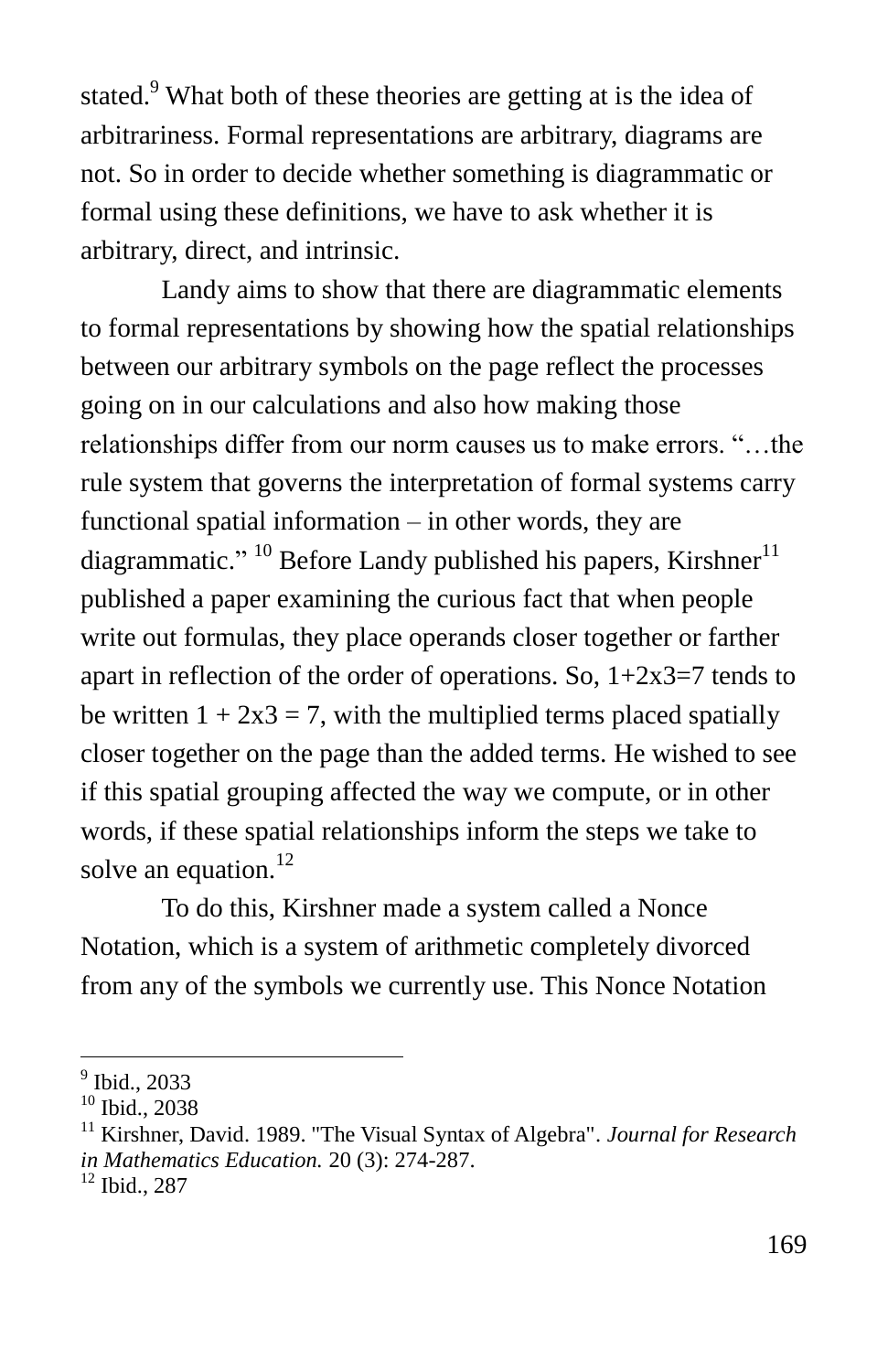had two difference versions. The first was "unspaced", the second was "spaced". The unspaced version had nothing in common with our current notation, the spaced version was exactly the same as unspaced, except following this Rule of Spacing we apparently use. So the two systems were thus:

| Current       | Unspaced | Spaced |
|---------------|----------|--------|
| a+b           | aAb      | a A b  |
| a-b           | aSb      | a S b  |
| axb           | aMb      | a M b  |
| a/b           | aDb      | a D b  |
| $a^{\wedge}b$ | aEb      | aEb    |
| h             | aRh      | aRh    |

In the spaced version, the operations which are supposed to be performed first are placed closer together than those which should be performed last, just like what we tend to do when writing in our own notational system.<sup>13</sup>

Kirshner took a group of highschool students and first tested them on how well they understood math in our current notational system. Those who made minimal errors on the test then went on to take the same type of test, except using the Nonce Notation. The first test was unspaced, the second was spaced. These were students who understood the laws of math and the order of operations, so any mistakes they made would mostly be due to having trouble with the new notation. He compared the scores of the first, unspaced test to the scores of the spaced test and

 $\overline{a}$  $13$  Ibid., 277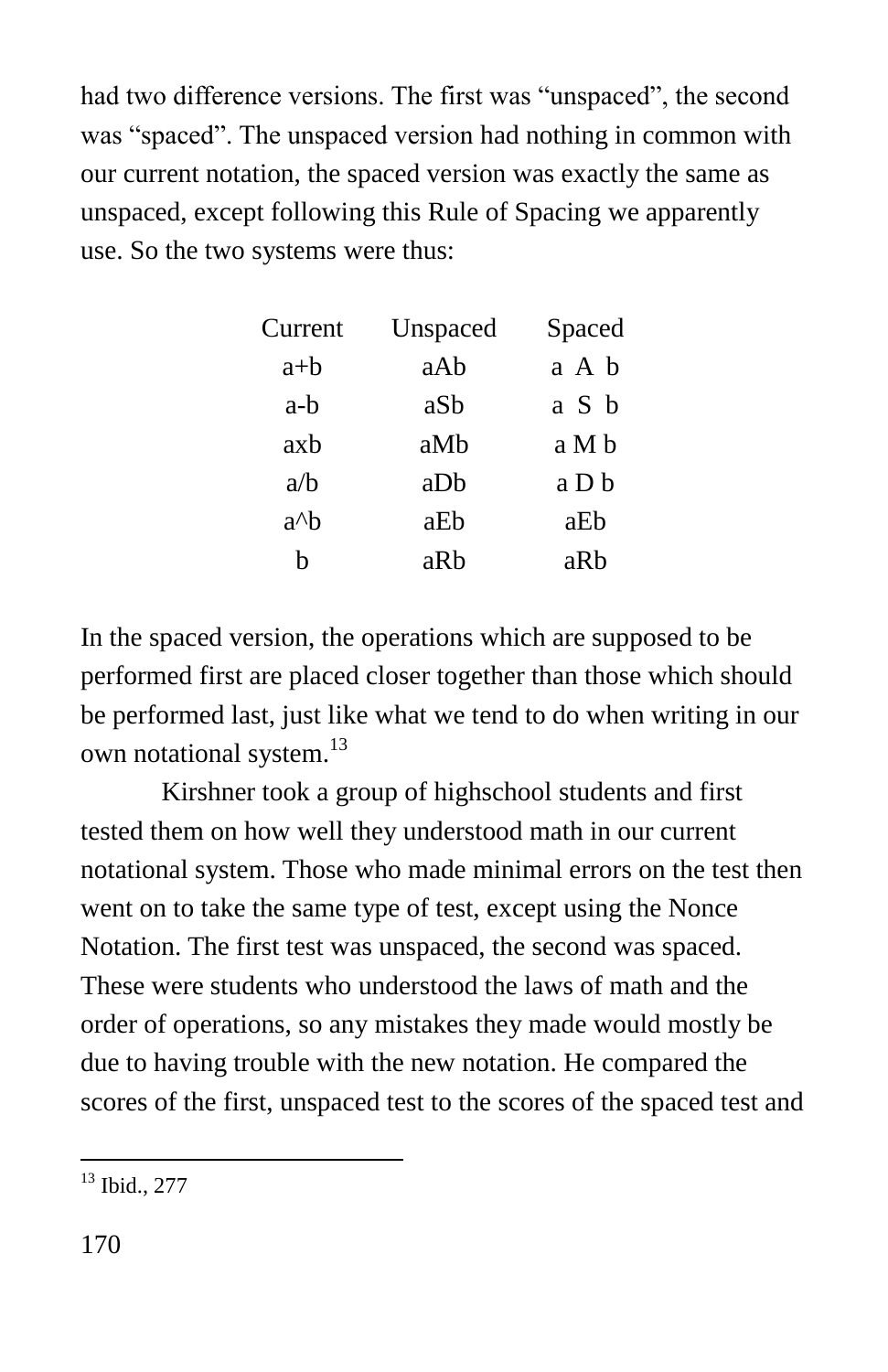found that indeed, students did much better when the notation was spaced. Since the only difference between the two was the spacing, it had to be the spacing itself which made their scores go  $up^{14}$  This spacing, which is reflective of the order of operations, does seem to inform our calculations. It is not irrelevant.

David Landy did a series of experiments to follow through on these findings. In his first experiment, he tested how well people could judge the truth of a statement when the spacing of it was inconsistent (meaning, when the statement did not follow the Rule of Spacing). So he asked people (in his case, college students), whether a series of statements were true or false. Some were consistent (i.e., does "axb + cxd" necessarily equal "cxd + axb"? For which the answer is yes), and some were inconsistent (i.e., does "a+b  $x$  c+d" necessarily equal "c+d  $x$  a+b"? For which the answer is no). He found that people made six times as many errors when the spacing was inconsistent.<sup>15</sup> Inconsistent spacing apparently interferes with people's ability to judge the truth of a statement.

Next, Landy tested whether people really do consistently add these spacings to statements when they write or type them out. First he wrote out formulas in words (so, "one plus one equals two") and asked his participants to write the same formula out in symbols (" $1+1=2$ "). He found that people did indeed place multiplied items closer together than added items.<sup>16</sup> Thinking perhaps this was a quirk of handwriting having something to do with the length of time it takes a person to think about the formula

<sup>&</sup>lt;sup>14</sup> Ibid., 282

<sup>15</sup> Landy, *Formal Notations as Diagrams*, 2034

<sup>&</sup>lt;sup>16</sup> Ibid., 2034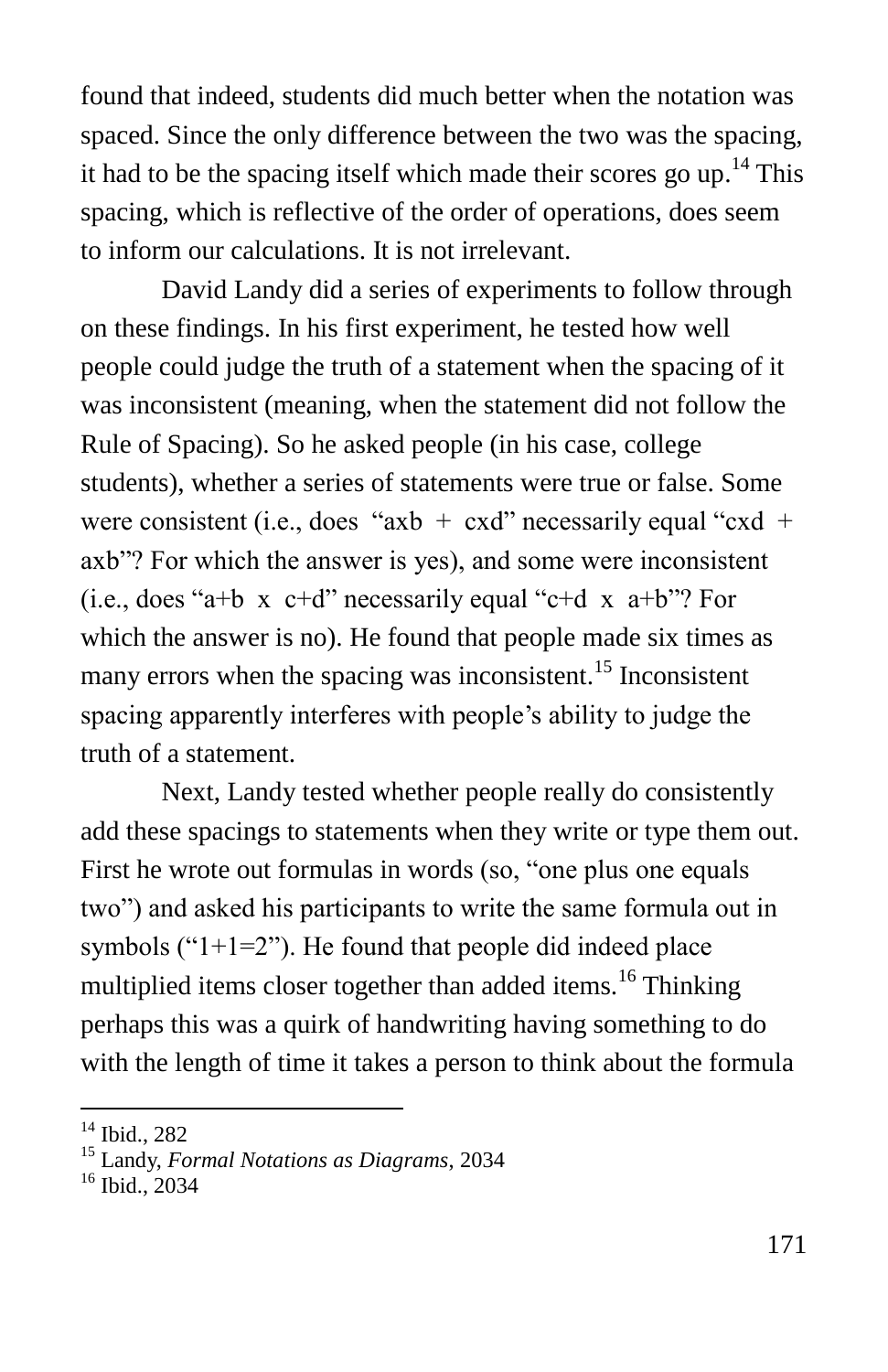(meaning perhaps the gaps were due to a pause in thought), he tested whether the same would happen when typing on a computer. This time, participants were asked to convert English sentences into logical symbols ("if Jack is happy, then Jill is happy" would then become " $A \rightarrow B$ "). Again, however, people left spaces between groups reflective of the order of operations. So the spacing was present whether the formal sentences were handwritten or typed.<sup>17</sup>

Lastly, Landy tested how spacing affects people's ability to correctly solve formulae. First he had them solve simple expressions with just one operator – so,  $1+1$ , or  $2x3$ . Again, these were either consistently or inconsistently spaced. He found that the spacing mattered mainly for addition. For formulae where addition was the operator, when the spacing was wider than normal participants tended to overestimate, but when the spacing was narrow, they tended to underestimate (Proximity, 13). The last experiment involved compound computations, with more than one operator (i.e.  $1+2x3=7$ ). He found that inconsistent spacing led to errors in selecting the correct operation – operands placed closer together tended to be multiplied and operands placed farther apart tended to be added regardless of what the operator actually was. $^{18}$ 

Landy proposed hypotheses to explain these phenomena beyond simply ascribing it to reflecting the order of operations. He wanted to say that this is not just a representation of the rule itself, but rather a spatial reflection of the cognitive processes that we use

<sup>&</sup>lt;sup>17</sup> Ibid., 2036

<sup>&</sup>lt;sup>18</sup> Landy D., and Goldstone R.L. 2010. "Proximity and Precedence in Arithmetic". *Quarterly Journal of Experimental Psychology.* 63 (10): 1953- 1968, 18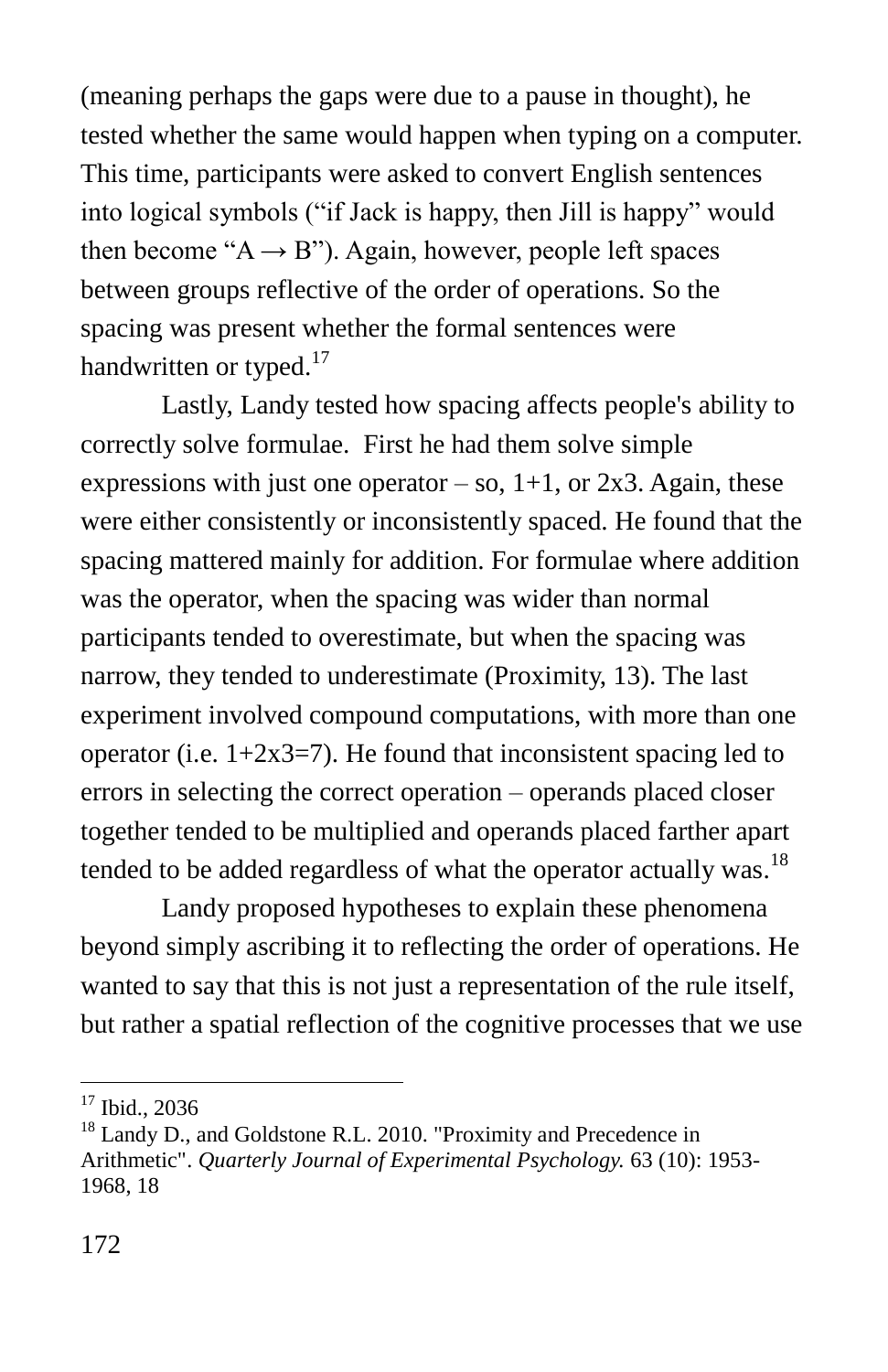to follow the rule. For the simple expressions, he proposed what he called the "longer is larger" hypothesis. He speculated that we all have a "mental number line" in our heads and when we do addition (but not multiplication), we start at the first number and "move" ourselves along the line the required number of steps and then see where we end up.<sup>19</sup> So for  $1+1=2$ , I would start at one on my mental number line and then take one step forward. I see that I landed at two, and therefore know that the answer is two. But when spacing is abnormally wide or narrow, it influences my perception of the question so that I overestimate or underestimate the correct response, respectively. Thus the spacing of the formula on the page is a visual representation of the act of walking along my mental number line.

For the compound expressions, Landy offers a somewhat more subtle explanation. He claims that when terms are grouped closer together, it is a spatial representation of how *syntactically* bound together they are (I shall call this the "syntax" hypothesis). ―...if, as we suggest, understanding formal symbol structures typically involves spatial resources, then symbolic productions might be expected to reflect syntactic structure: The less tightly two adjacent terms are bound syntactically, the farther apart they should be placed physically." <sup>20</sup> In the expression  $1+2x3$ , 2 and 3 are more tightly syntactically bound than 2 and 1, so I place 2 closer to 3 than to 1 as a visual representation of that tightness.

 $19$  Ibid.,  $10$ 

<sup>20</sup> Landy, *Formal Notations as Diagrams*, 2034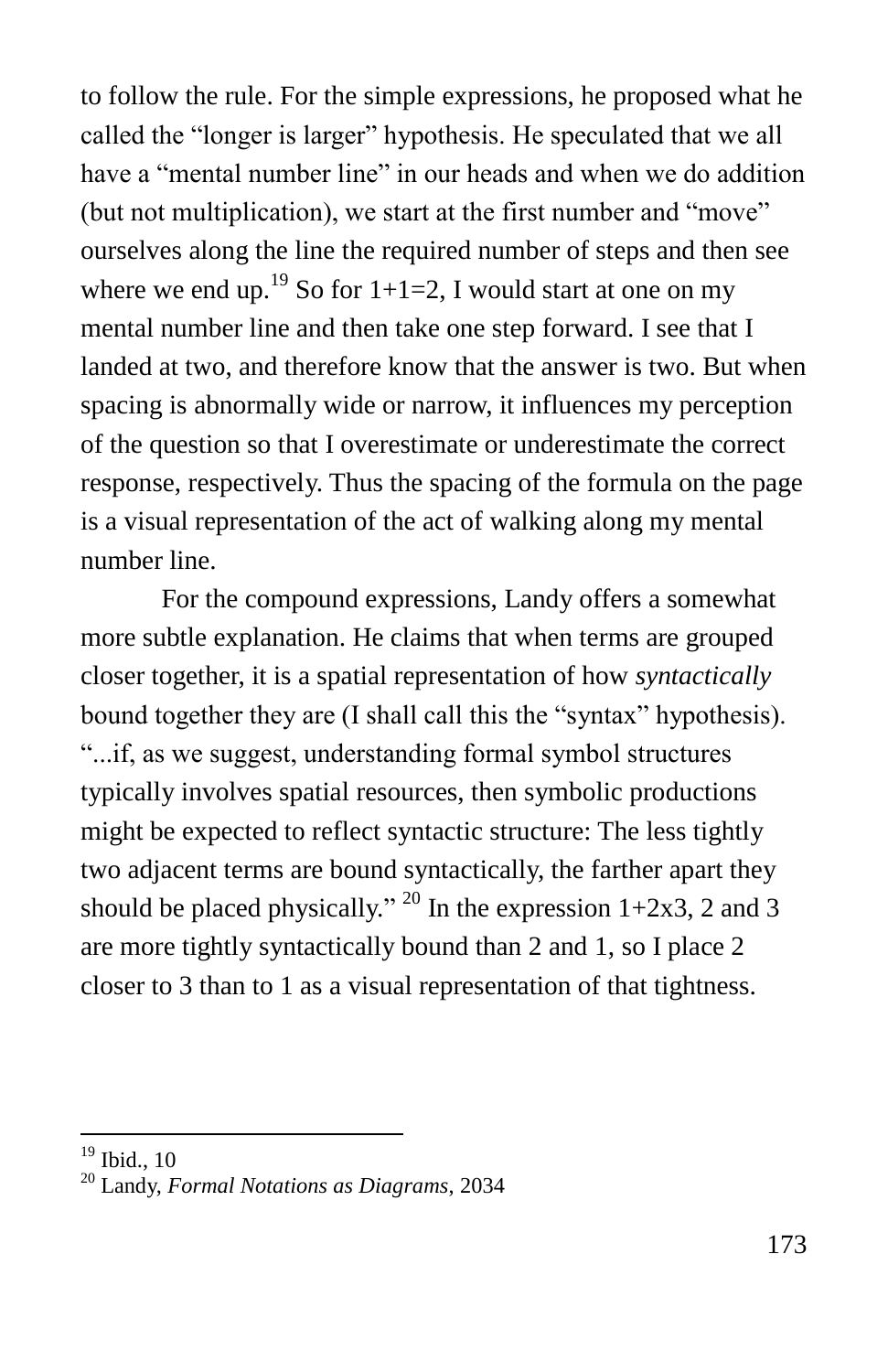#### **The Rule of Spacing and the Principle of Maximal Scope**

If these are in fact diagrammatic elements in our formal representation, we have to ask what this shows. We have striven to remove diagrams from our computations and proofs because historically, diagrams were meant to represent contingent objects, relations, etc. Because they are contingent, they cannot follow the principle of maximal scope, which means whenever possible we should avoid them in order to keep our math and logic as broad as is possible. The other problem with the Rule of Spacing is that they seem to represent, according to Landy's hypotheses, our cognitive processes. We have tried hard to remove any psychological factors from math and logic, because, again, we do not want math or logic to be contingent on the human mind. Theoretically, another species ought to be able to use logic exactly the way we do. It ought not to work only for human beings.

However, we cannot just reject the Rule of Spacing *solely* because it is diagrammatic. We need to ask whether this is indeed a weakness, whether it does fall prey to the above problems. I argue that if these tendencies are diagrammatic, they do in fact still follow the principle of maximal scope exactly the same way that any arbitrary, formal representation would, and thus are not in fact a problem we ought to eliminate. These diagrams are of a different sort than, say, a drawing of a triangle. Yes, they are a reflection of the cognitive processes we use to solve equations, but so is the plus sign or the equals sign. These things are symbolic ways of communicating the steps we take to solve an equation, and if they are standardized, the way the equals sign is, we eliminate most the problems psychological interference might cause. They are not representations of contingent, extensional objects or relations in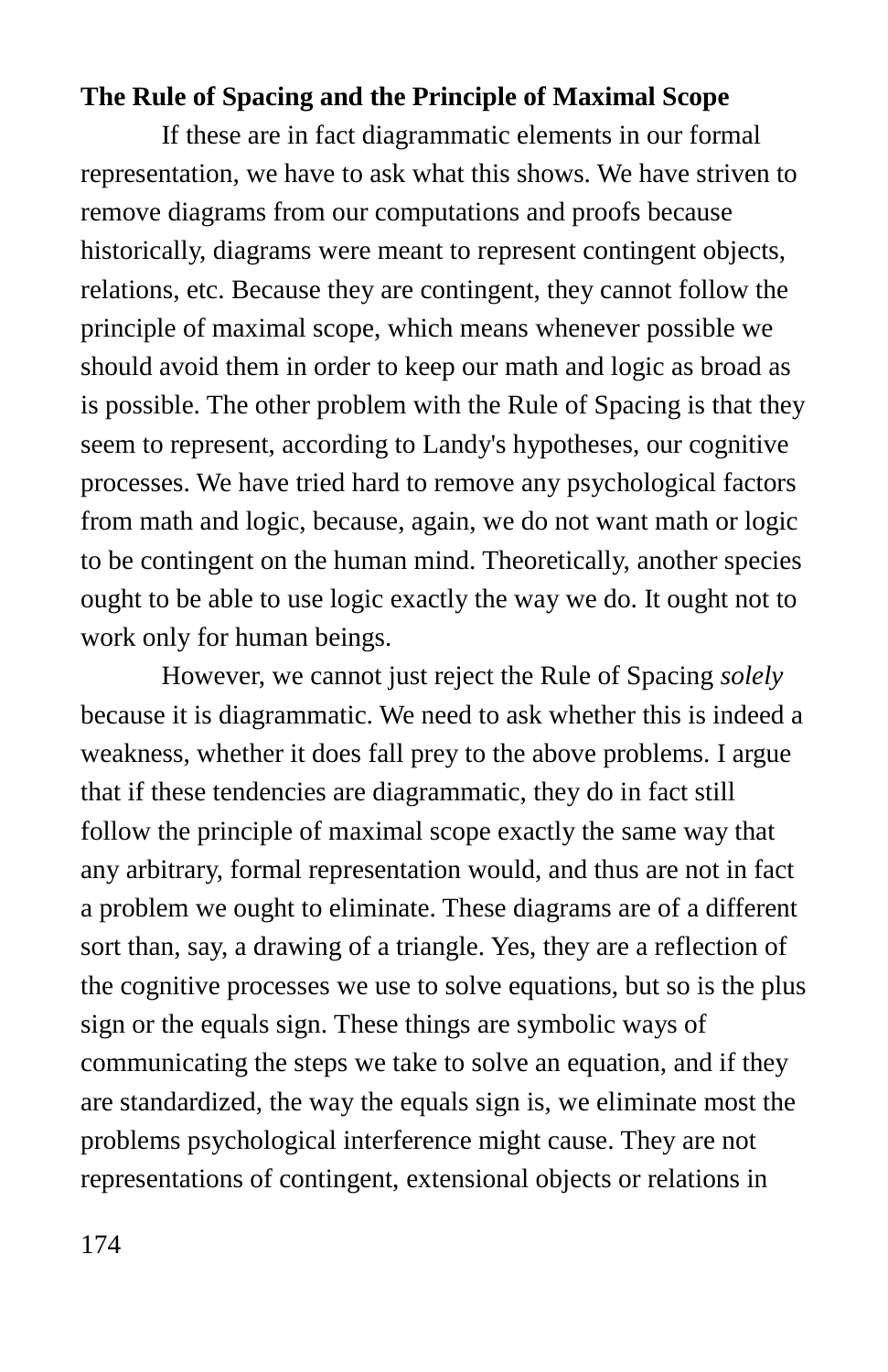the material world like our diagrams in cartography were. So while we have diagrammatic elements in our formal representations, it is not problematic in the same way.

#### **Why the Rule of Spacing Does Not Yield Diagrams**

I do not, however, fully support the idea that these *are* diagrammatic elements – specifically *because* of the differences between them and conventional diagrams mentioned above. Certainly they are visual and imagistic. But not all images are necessarily diagrams – all of our arbitrary symbols we use in formal notations are also imagistic in that they communicate their information visually. The distinction we have made is that diagrams are direct and intrinsic. For the "longer is larger" hypothesis, there could be ways to directly represent that. If we do perform addition by walking a "mental number line", a *direct* representation of this would involve making the spaces between symbols bigger for formulas in which the numbers involved are bigger; so we might have  $1+1=2$ , and  $3+5=8$ . This is a direct representation of our mental number line: we have to go further down it to get to 8 than we do to get to 2, so the formula directly represents this by spacing the numbers farther apart.

But this is not what Landy shown. In fact, what he has shown is the exact *opposite.* He proved that there is a common distance we put between the symbols, and that when that distance is inconsistent, it throws us off and we come up with the wrong answer. This may be proof that we are walking a mental number line and that that is how we do addition, but it is not proof that the Rule of Spacing is diagrammatic. We have a consistent distance, and any deviation from that distance is problematic. So while the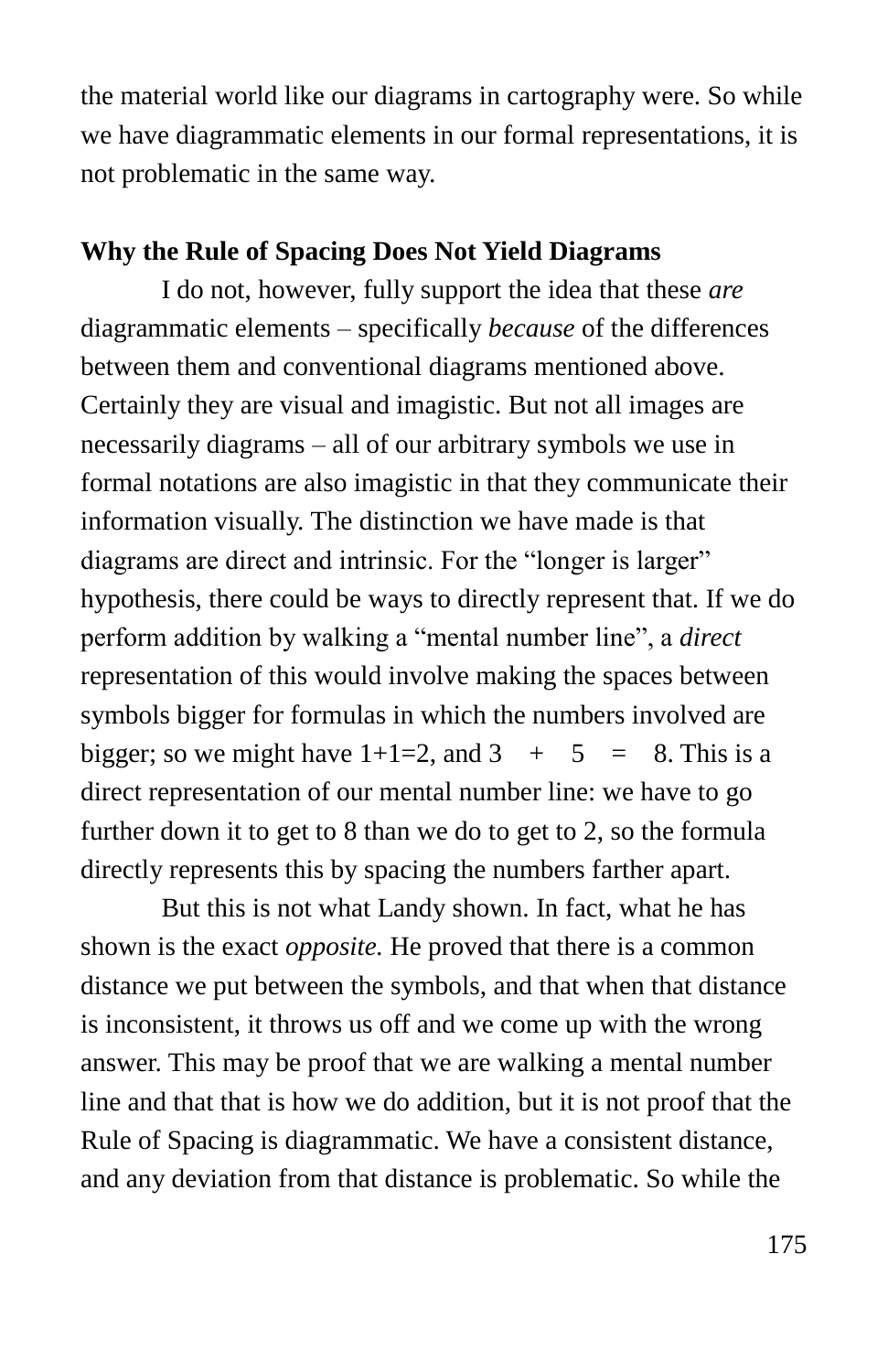spatial relations of the symbols on the page are important, they are not any sort of direct representation, and thus are not diagrammatic.

For the "syntax" hypothesis, there is more of a sense in which the spatial relationships Landy found are direct. We are saying that two terms are closer together syntactically, and so we place them physically closer together on the page. This seems like a direct representation, or at least, it certainly does not seem arbitrary. However, the idea of two things being "more tightly syntactically bound<sup> $21$ </sup> is not a reference to a spatial relationship in the first place. The word "close" is misleading – we are referring here to a different kind of closeness. Saying two things are closer syntactically is different than saying Minneapolis is closer to Chicago than to Paris. There is no real physical distance involved in syntax, and there never could be, because syntax is not a physical object to begin with.

What do we mean by "syntactic closeness", then? We may say that being "more tightly bound" is referring to *temporal* distance, in that the terms are more tightly bound because they are dealt with first and are therefore temporally closer together ("tighter"), but then we are right back to referring directly to the order of operations. They are only temporally closer together because the rule of the order of operations says they should be, and if these spacings are only reflective of our rule, then they are most certainly not diagrammatic, unless we want to say that parentheses (which are also only reflective of the order of operations) are also diagrammatic. The spacing would then only be an arbitrary symbol

 $\overline{a}$  $21$  Ibid., 2034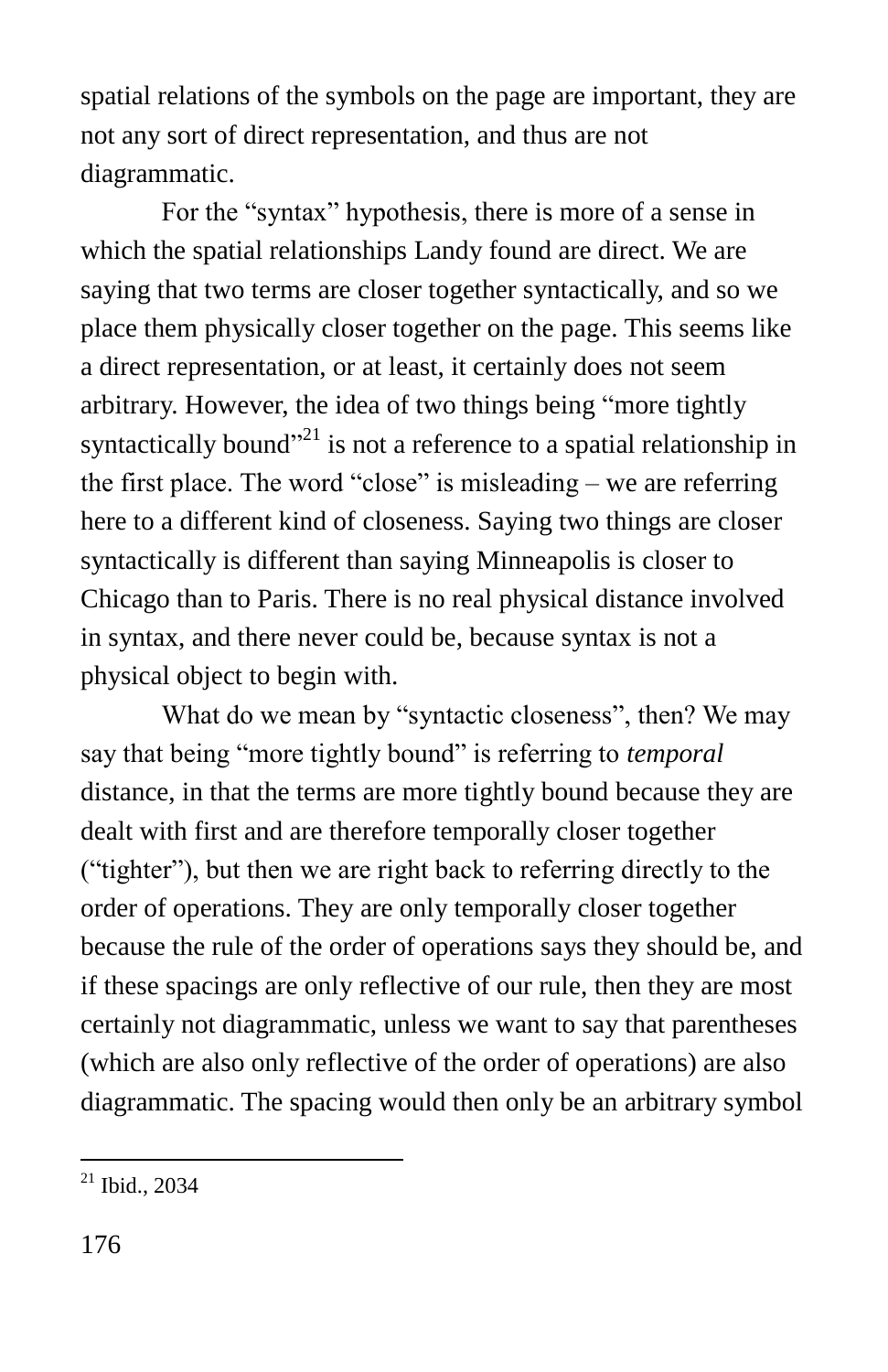of the rule, the same way that addition and multiplication symbols are arbitrary symbols of their own respective rules. If we think about the order of operations and what it actually says, there is nothing about physical closeness that directly implies it the way saying a diagram represents that line A is shorter than line B because I have physically drawn line A shorter than line B. The Rule of Spacing, as a representation of the order of operations, is intuitively helpful, but not intrinsic. Again, for these spacings to be diagrammatic and not merely imagistic, they have to represent something in a direct way, and for these reasons if they are only representative of the order of operations, they do not.

Taking a step back, we have to further note that Landy has not in fact *proved* either the "longer is larger" hypothesis or the "syntax" hypothesis. He has shown that the spatial relationships between the symbols on the page affect the way we compute formulae. He has not shown *why* this is the case – that would require a whole different type of experiment. These two hypotheses might be plausible explanations, but they have not yet been proven or even strongly supported. Perhaps the Rule of Spacing *is* only a symbol of the order of operations, and thus arbitrary. Perhaps it is not indicative of some deeper cognitive process. Again, we use parentheses in algebra to help us follow the order of operations, and we do not consider those to be diagrammatic, even though they (like any other symbol, even the numbers) are visual.

The underlying point here is that just because something is visual does not mean it is diagrammatic. The requirement for something to be diagrammatic, by Landy's own standards, is that it is direct and intrinsic. In order for him to support his claim that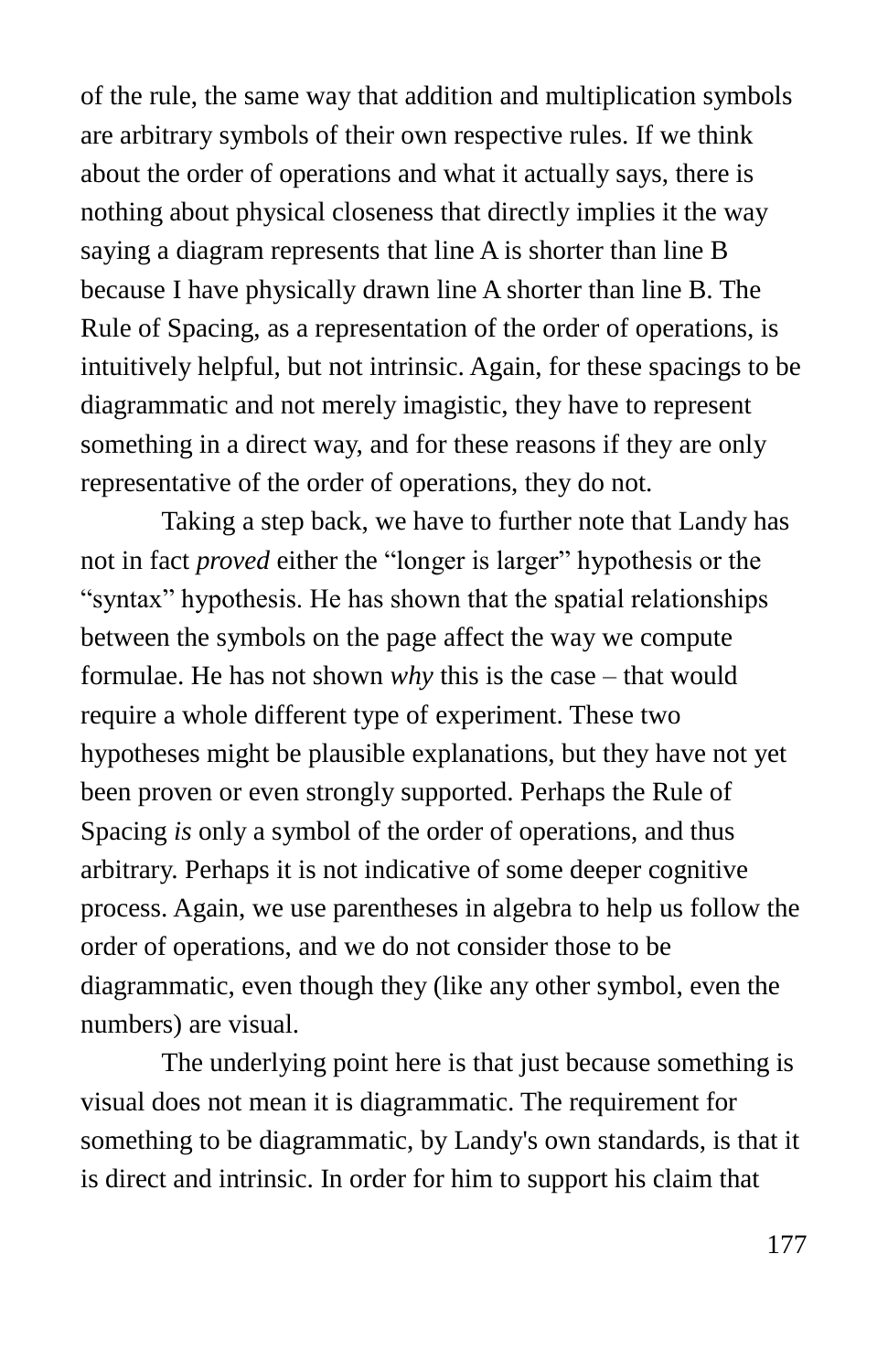there are diagrammatic elements to formal representations, he needs not only to prove that the way symbols are arranged on the page affects the way we think, but also that the spatial relations involved are direct representations and not merely arbitrary symbols. Without this second step, all he has shown is that formulae are imagistic and that there is an aspect of that trait that affects the way we compute that we have not yet acknowledged.

#### **The Import of the Data**

I am not, however, dismissing the findings of Kirshner and Landy as insignificant. I believe it is still highly important to examine what their results mean. The issue I see for the disciplines of mathematics and logic is not that we have diagrams in our formal representations, but rather that we have implicit rules at play. It seems that an undiscussed rule has developed and been passed from teacher to student, and that it is powerful enough to cause people to make computational errors when it is disobeyed. Why the rule developed in the first place, which is what Landy is discussing with his two hypotheses, is an important and interesting question, but not necessarily relevant to mathematicians, logicians or philosophers. For those disciplines, the fact that the rule exists is the crux of the issue.

There are two ways we may address the Rule of Spacing: We may either actively suppress it, which requires explicit discussion of its existence and then for teachers to make certain they are not subconsciously passing it on to their students; or it needs to be defined and standardized, the same as the rule of addition or the order of operations. Without doing either of these, our psychological processes *are* interfering with our computations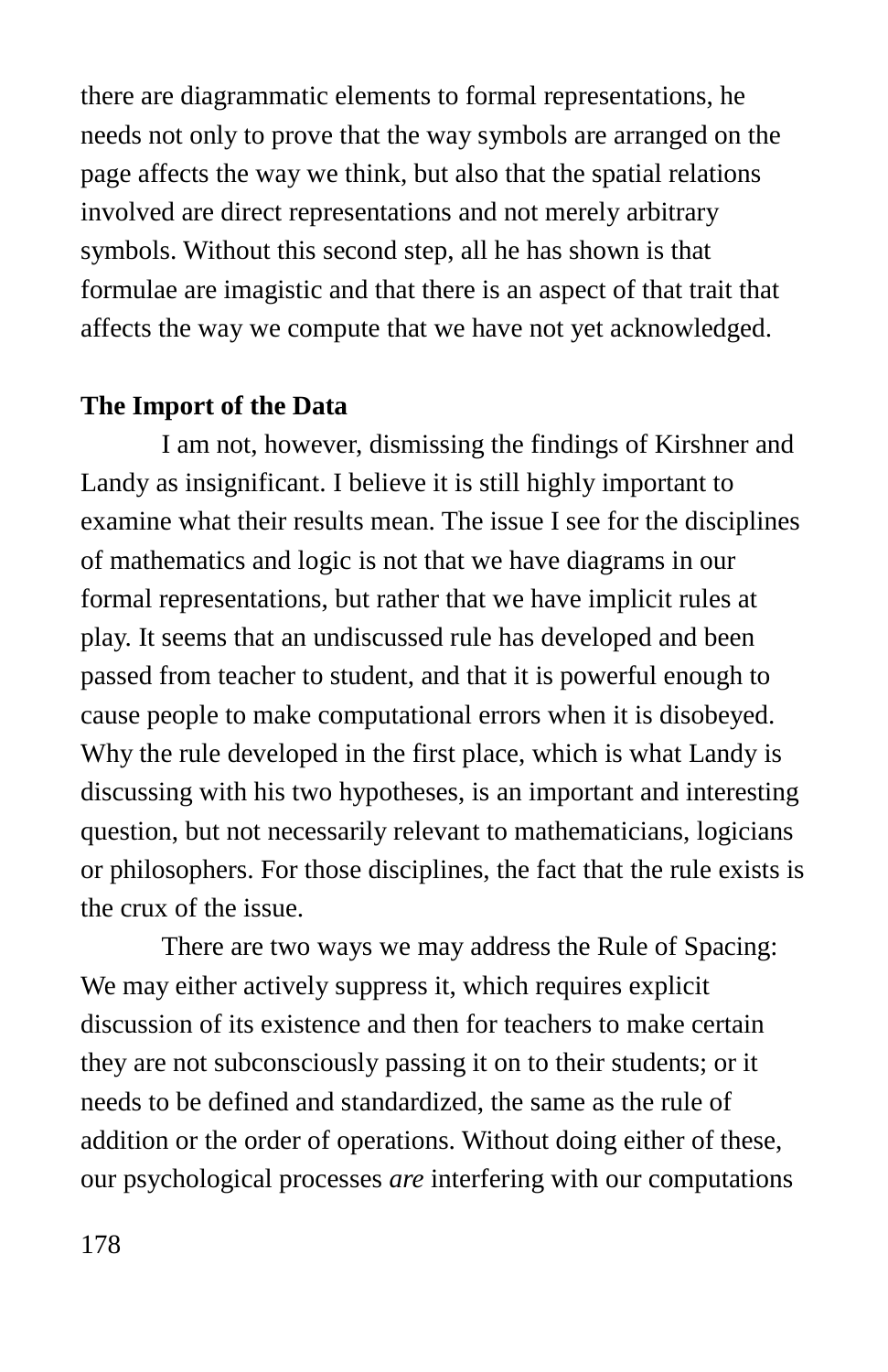in exactly the way we fear. The math or logic we do is being influenced by subconscious mental processes, and there may be differences in this from person to person. Perhaps what is "close" together" or "far apart" for one person is different for another, and so when that first person writes out a formula in what they think is consistent with the Rule of Spacing, it is inconsistent for the second person, causing them to make a computational error. But if we make the rule explicit, perhaps standardize the distances between operands and particular operators, then this would hopefully minimize the interference of our own subjective psychologies.

There are, as Landy points out<sup>22</sup>, a number of benefits to this rule, such that perhaps we ought not to bemoan its presence. The fact of the matter is that we are not purely linguistic beings. We also necessarily process information through our senses, since that is how we acquire it. This is unavoidable. For the purposes of written logic and mathematics, this means we process the information visually as well as linguistically. So incorporating visual elements into our rules might make it easier for us to process the information we are trying to convey. Particularly, when we first teach a student arithmetic, making the order of operations a spatial as well as a syntactic rule might make it easier to remember and follow. This would minimize the number of mistakes we make when computing formulae and help us learn faster.

In fact, the rule could be helpful for teachers as well as students.<sup>23</sup> If we had such a visual rule representing the steps we

 $\overline{a}$ <sup>22</sup> Ibid., 2038

<sup>&</sup>lt;sup>23</sup> Ibid., 2038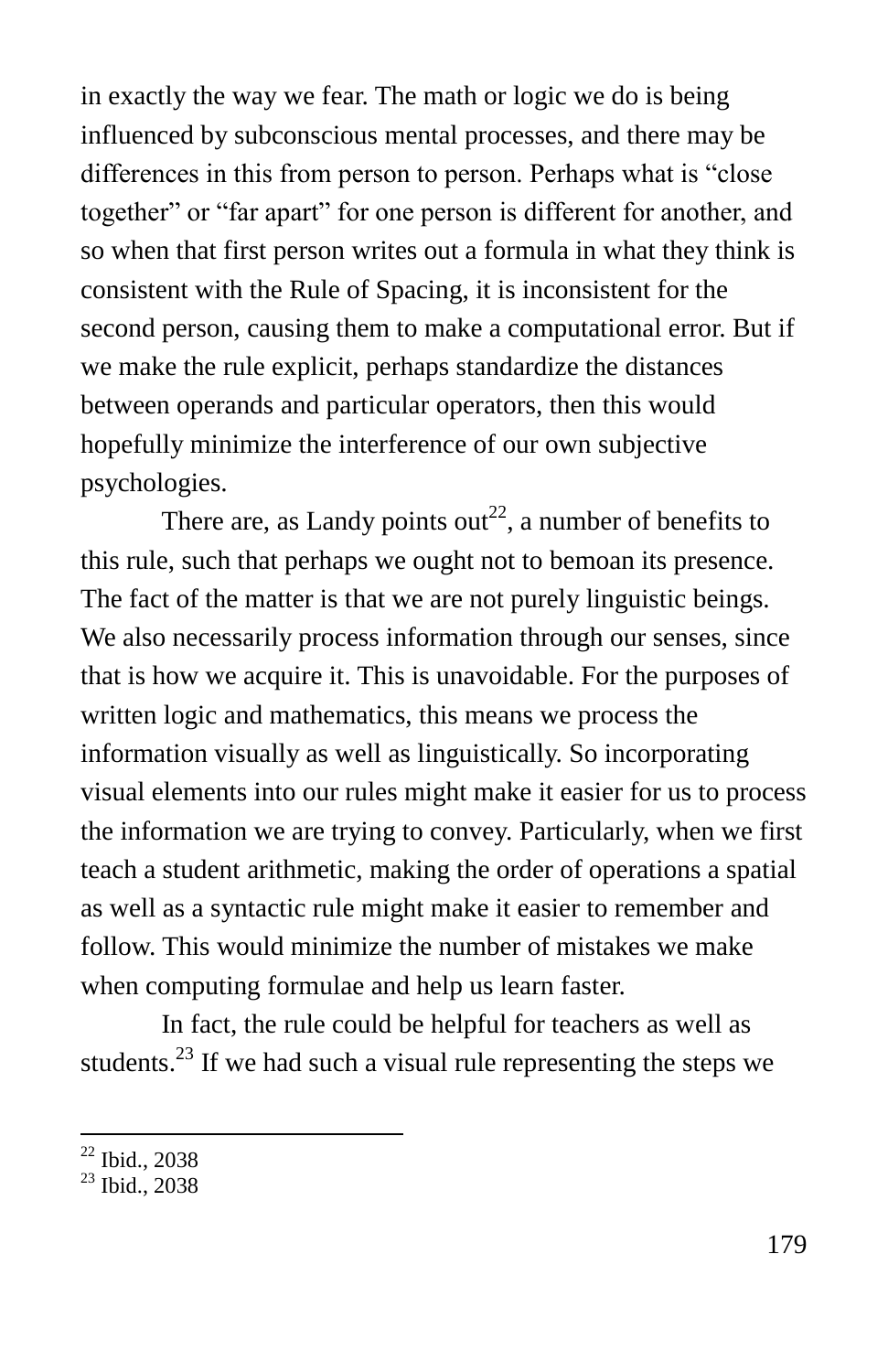took to compute a formula, a teacher could more easily see why a student got the wrong answer on a test or assignment. If a student writes 2  $\times$  2+3=10, it is most likely that he or she did not follow the order of operations correctly and thus the teacher can much more easily correct and instruct him or her. On the other hand, if the student writes  $2x^2 + 3=10$ , it is of course still possible that he or she does not understand the rule of operations, but it is also more possible that there is some other error responsible. Basically, this visual rule is a way of representing the steps we took to solve an equation, the same way we use parentheses. So, it can communicate more efficiently to a teacher whether a student correctly understands the rule.

#### **Conclusion**

For many years, logicians and mathematicians have worked to remove diagrams from logical proofs and formulae for the reason that diagrams, due to the nature of their origins, do not follow the principle of maximal scope. We have drawn a strict distinction between diagrams, which are intrinsic and direct, and formal representations, which are extrinsic and indirect, or arbitrary. Kirshner and Landy, among others, have rather convincingly shown, however, that there are relevant spatial relationships to our formal representations – mainly, we tend to spatially represent the order of operations by placing physically closer together those operations which ought to be performed first. Landy explains these tendencies using what he calls the "longer is" larger" hypothesis in simple expressions, and what I have called the "syntax" hypothesis in compound expressions. Because these spatial relationships so strongly affect the way we compute, Landy